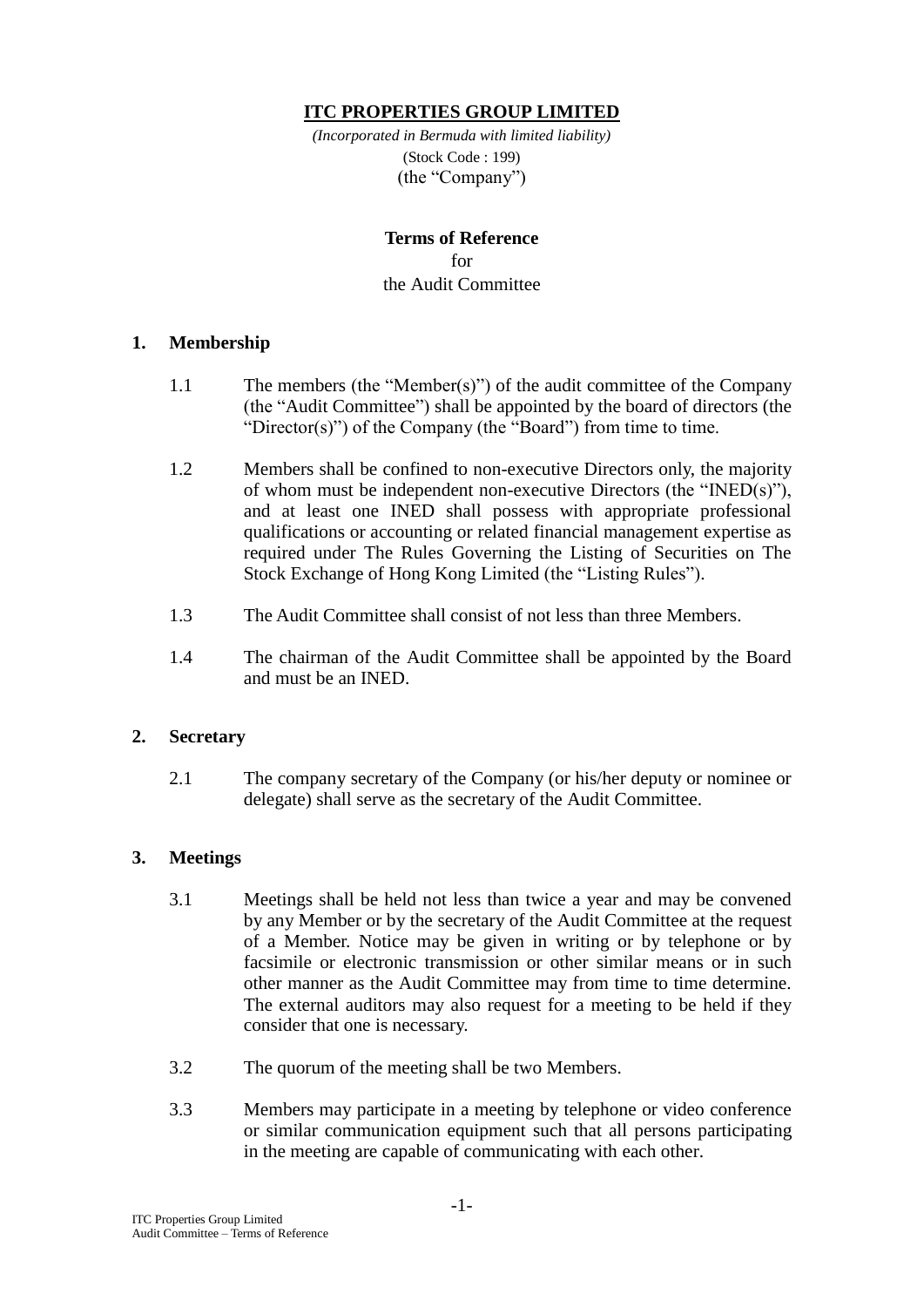- 3.4 Resolutions of the Audit Committee at any meetings shall be passed by a simple majority of votes of the Members.
- 3.5 A resolution in writing signed by all the Members shall be as valid and effectual as if it had been passed at a meeting of the Audit Committee duly convened and held.
- 3.6 All the provisions of laws and of the Company's Bye-laws relating to the meetings and proceedings of the Board shall apply mutatis mutandis to the meetings and proceedings of the Audit Committee.
- 3.7 The secretary of the Audit Committee shall be responsible to circulate the full minutes of meetings of the Audit Committee to all Members in draft for comments as soon as reasonably practicable. Final versions of minutes shall be prepared and sent to all Members for record as soon as practicable.

### **4. Attendance at meetings**

- 4.1 The chief financial officer of the Company or a person of equivalent position, the external auditors and at the invitation of the Audit Committee, other Board members or any other persons may be invited to attend all or part of any meetings.
- 4.2 Only Members are entitled to vote at the meetings.

## **5. Authority**

- 5.1 The Audit Committee shall have the right to require the Company's management to furnish such available information on any matter relating to the financial position of the Company and its subsidiaries or affiliates, as may be required for the purposes of performing its duties.
- 5.2 The Audit Committee is authorised by the Board to obtain independent legal or other professional advice if necessary to perform its duties at the expense of the Company.
- 5.3 The Audit Committee shall be provided with sufficient resources to perform its duties.

### **6. Responsibility and Powers**

The Audit Committee shall have the following responsibilities and powers:

### *Relationship with the Company's external auditors*

6.1 to be primarily responsible for making recommendations to the Board on the appointment, reappointment and removal of the external auditor, and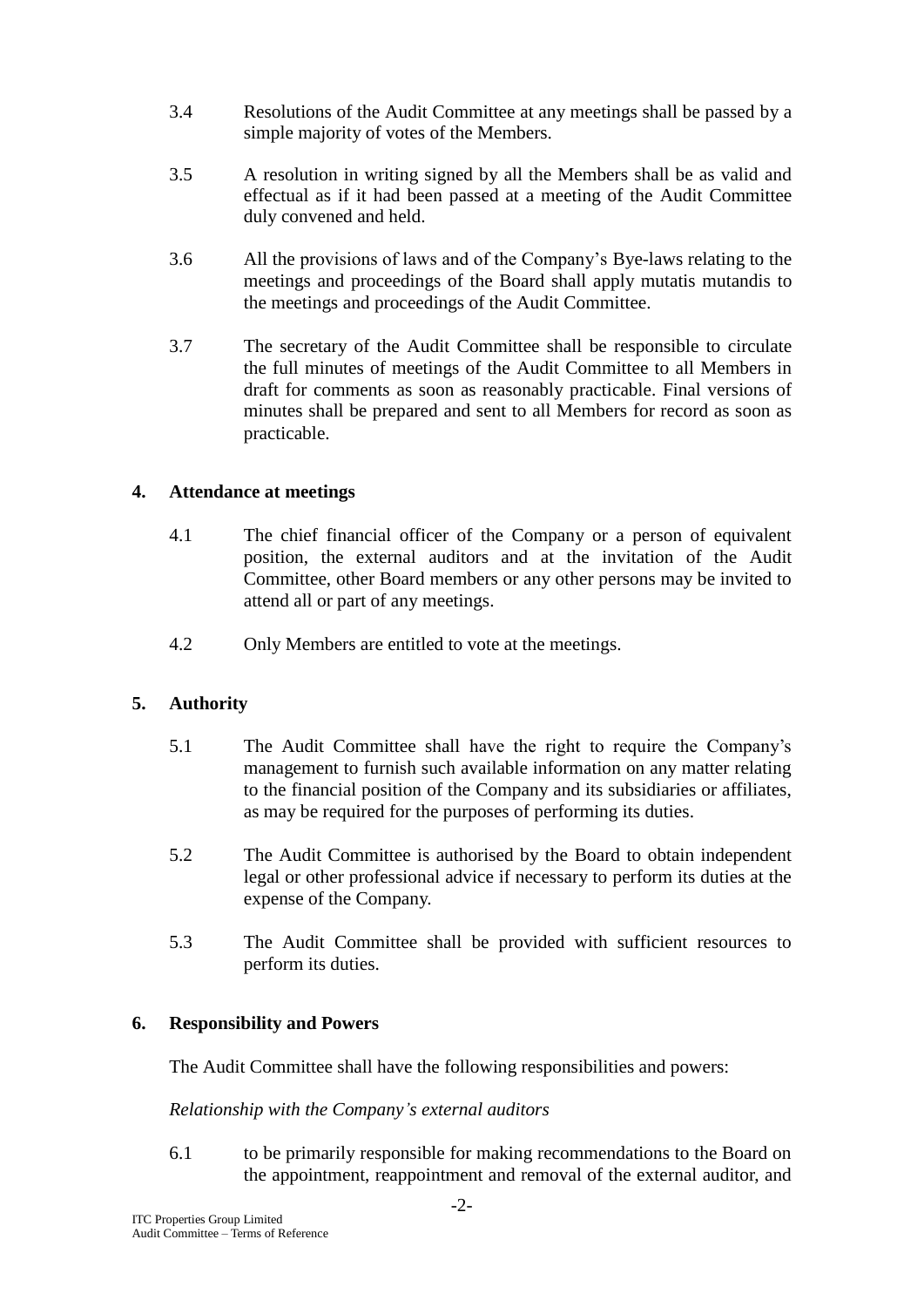to approve the remuneration and terms of engagement of the external auditor, and any questions of its resignation or dismissal;

- 6.2 to review and monitor the external auditor's independence and objectivity and the effectiveness of the audit process in accordance with applicable standards and to discuss with the auditor the nature and scope of the audit and reporting obligations before the audit commences;
- 6.3 to develop and implement policy on engaging external auditor to supply non-audit services. For this purpose, "external auditor" includes any entity that is under common control, ownership or management with the audit firm or any entity that a reasonable and informed third party knowing all relevant information would reasonably conclude to be part of the audit firm nationally or internationally. The Audit Committee should report to the Board, identifying and making recommendations on any matters where action or improvement is needed; and
- 6.4 to act as the key representative body for overseeing the Company's relations with the external auditor.

### *Review the Company's financial information*

- 6.5 to monitor integrity of the Company's financial statements and annual report and accounts, half-year report and, if prepared for publication, quarterly reports, and to review significant financial reporting judgments contained in them. In reviewing these reports before submission to the Board, the Audit Committee should focus particularly on:
	- (a) any changes in accounting policies and practices;
	- (b) major judgmental areas;
	- (c) significant adjustments resulting from the audit;
	- (d) the going concern assumptions and any qualifications;
	- (e) compliance with accounting standards; and
	- (f) compliance with the Listing Rules and other legal requirements in relation to the financial reporting;
- 6.6 In regard to 6.5 above:
	- (a) Members should liaise with the Board and the Company's senior management and the Audit Committee must meet, at least twice a year, with the Company's auditors; and
	- (b) the Audit Committee should consider any significant or unusual items that are, or may need to be, reflected in the reports and accounts, it should give due consideration to any matters that have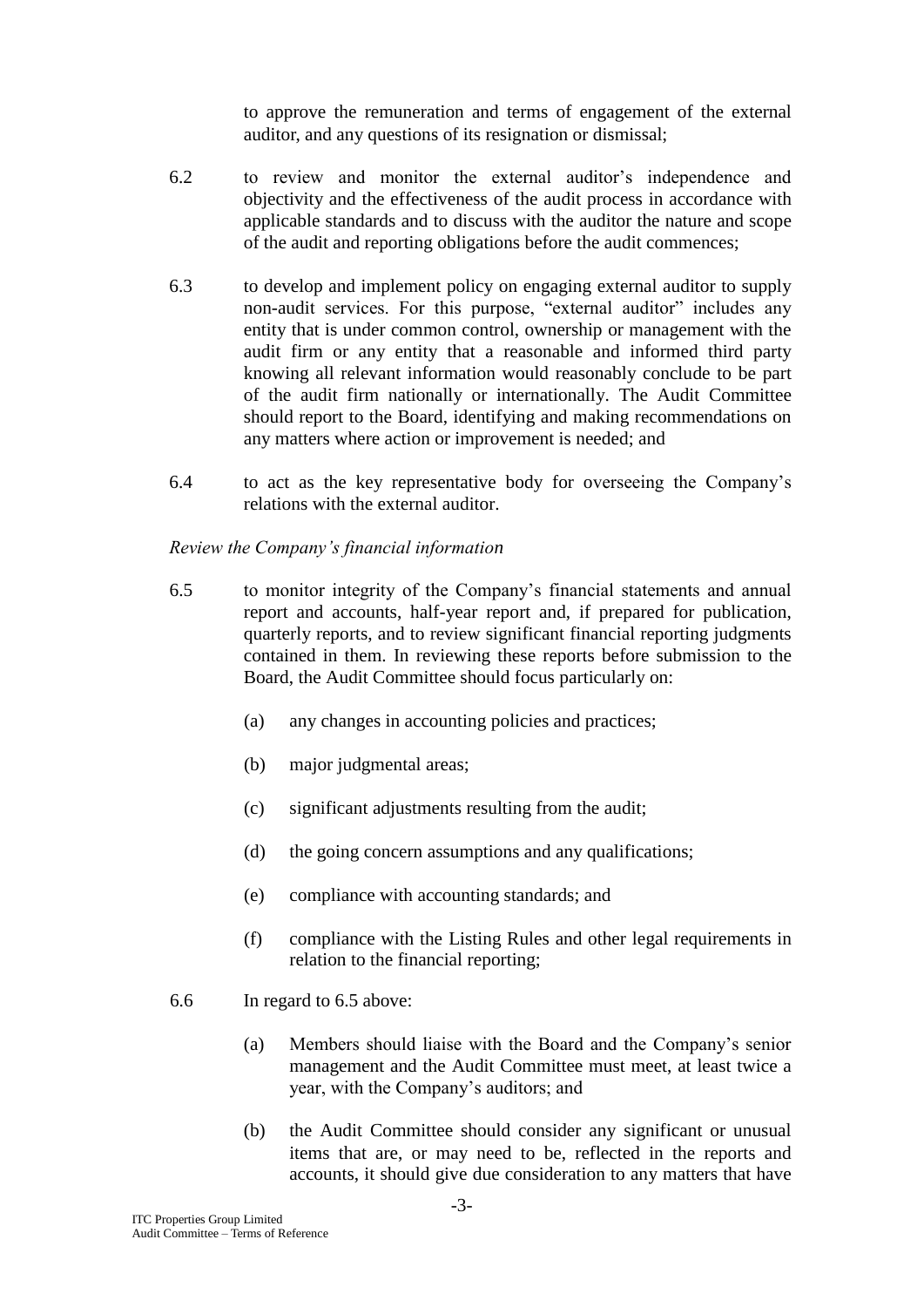been raised by the Company's staff responsible for the accounting and financial reporting function, compliance officer (or person occupying the same position) or auditors;

*Oversight of the Company's financial reporting system, risk management and internal control systems*

- 6.7 to review the Company's financial controls, risk management and internal control systems;
- 6.8 to discuss the risk management and internal control systems with management to ensure that management has performed its duty to have effective systems. This discussion shall include (a) any unusual and significant issue(s) from these systems raised by relevant parties from time to time; and (b) the adequacy of resources, staff qualifications and experience, training programmes and budget of the Company's accounting and financial reporting function;
- 6.9 to consider major investigation findings on risk management and internal control matters as delegated by the Board or on its own initiative and management's response to these findings;
- 6.10 to ensure co-ordination between the internal and external auditors, and to ensure that the internal audit function is adequately resourced and has appropriate standing within the Company, and to review and monitor its effectiveness;
- 6.11 to review the financial and accounting policies and practices of the Company and its subsidiaries;
- 6.12 to review the external auditor's management letter, any material queries raised by the external auditor to management about accounting records, financial accounts or systems of control and management's response;
- 6.13 to ensure that the Board will provide a timely response to the issues raised in the external auditor's management letter;
- 6.14 to report to the Board on the matters set out in this Terms of Reference;
- 6.15 to review arrangements by which employees of the Company can use, in confidence, to raise concerns about possible improprieties in financial reporting, internal control or other matters, and ensure that proper arrangements are in place for fair and independent investigation of these matters and for appropriate follow-up action; and
- 6.16 to consider other topics, as defined by the Board.